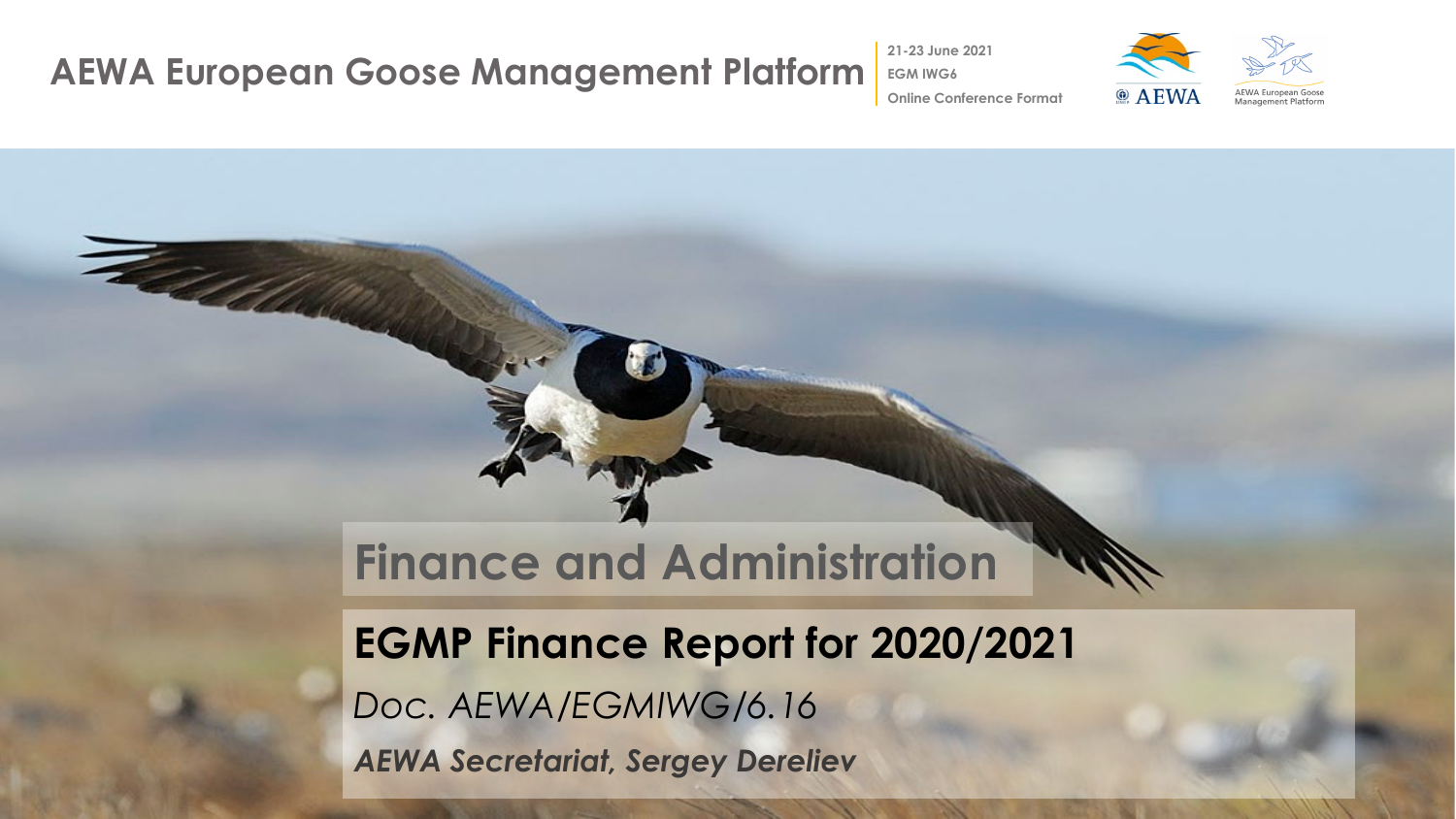

#### **AEWA European Goose Management Platform 21-23 June 2021 EGM IWG6 Online Conference Format**

EGMP Finance Report for 2020/2021 Doc. AEWA/EGMIWG/6.16

# **2020 Status of Contributions**

- **EGMP Budget 2020: € 466,000**
- 

#### **EGMP Budget Status 2020**



**Payments Funding gap** 

 $\odot$  AEWA EWA European Goos Management Platfor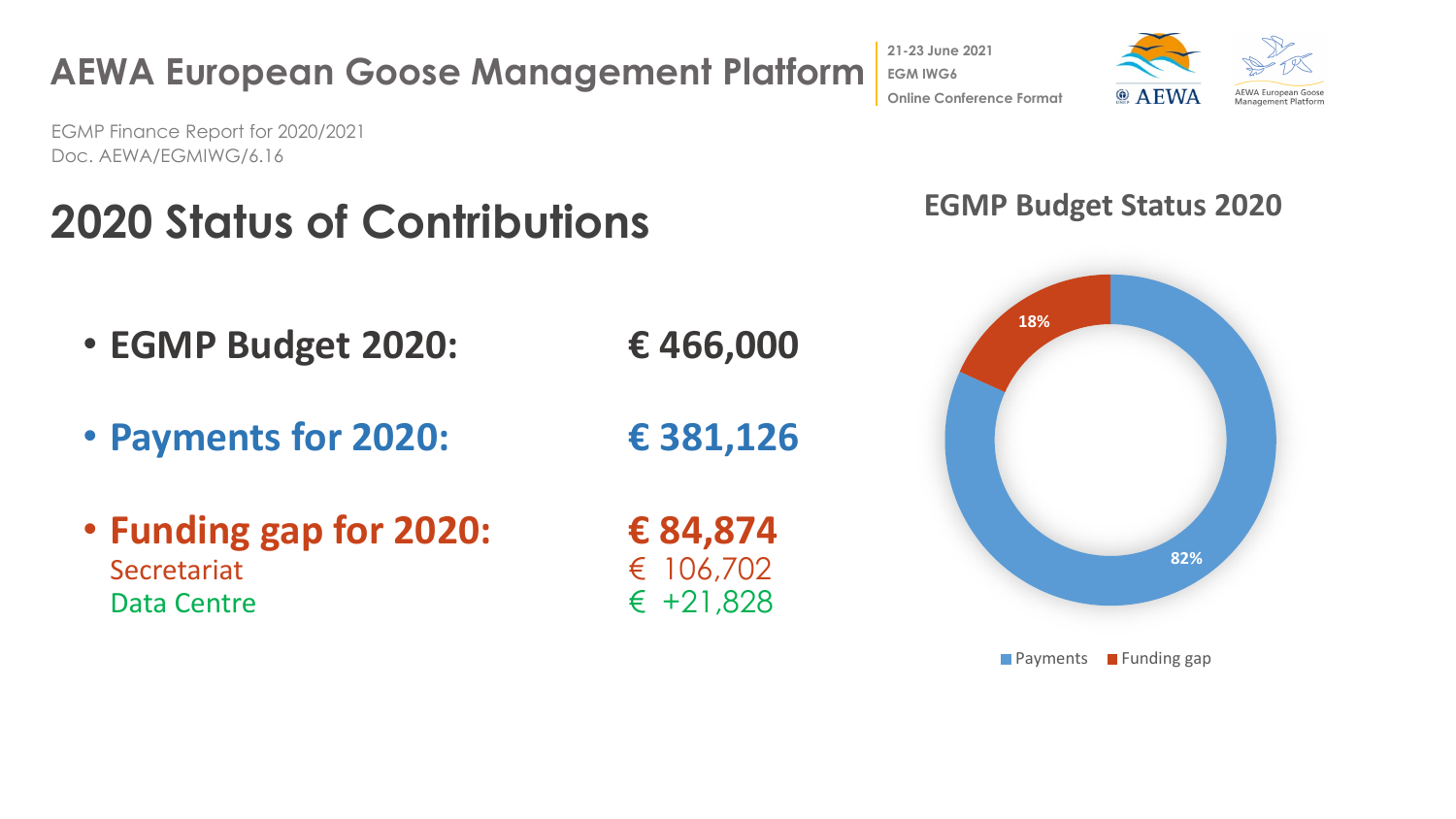

 $\circledcirc$  AEWA **AEWA European Goose** Management Platform

EGMP Finance Report for 2020/2021 Doc. AEWA/EGMIWG/6.16

# **Status of contributions per Range State 2020**

Belgium 8% Denmark 12% Finland 6% France 7% Germany 4% **Netherlands** 7% Norway 14% Sweden 12% UK 12% Gap 18%

#### **Payments 2020 Payments 2020**



Scale **Payment**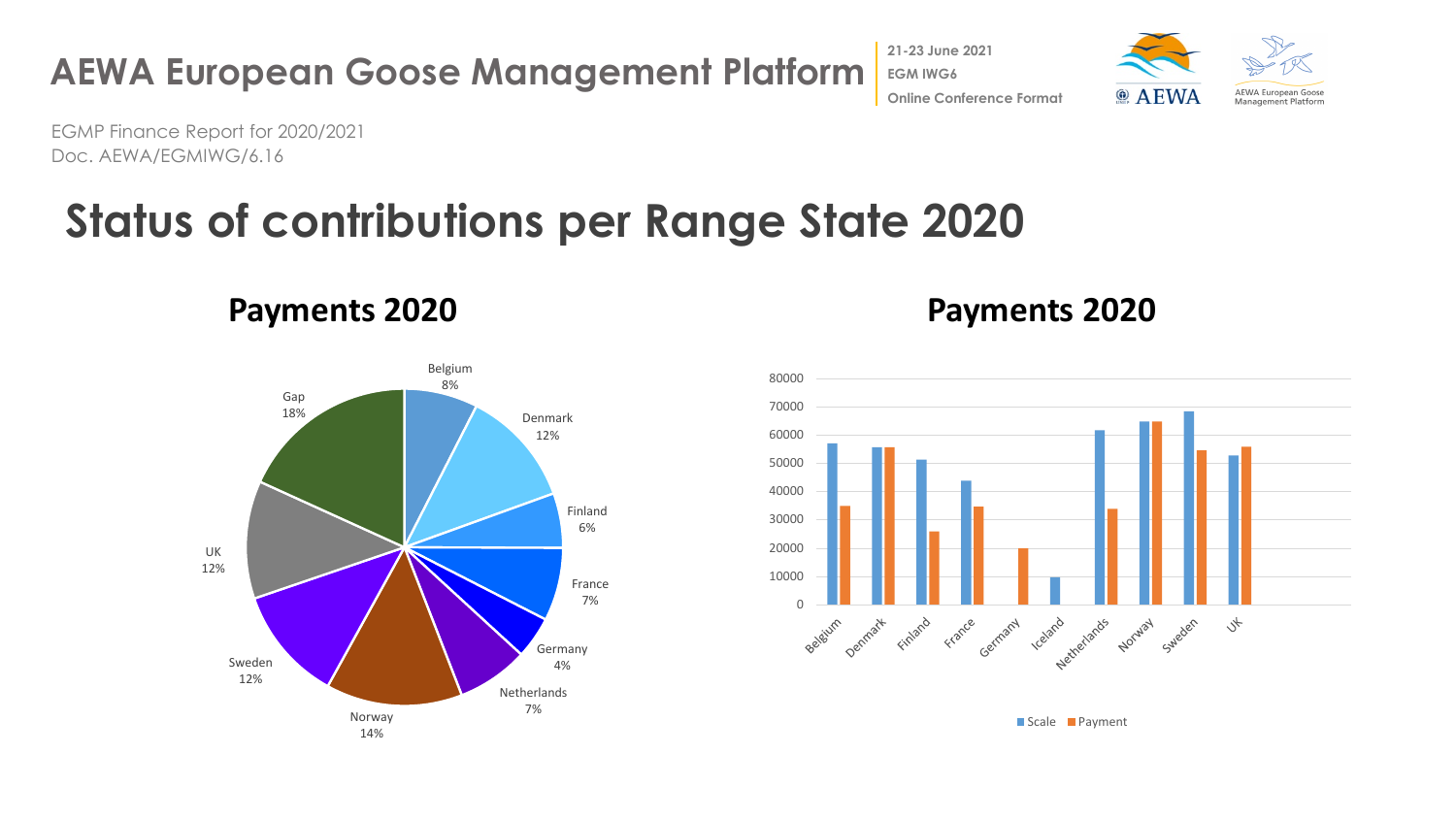

**2021 Status of Contributions** 

EGMP Finance Report for 2020/2021

Doc. AEWA/EGMIWG/6.16

- **(***update 18 June 2021***)**
	-

**EGM IWG6 Online Conference Format**

**21-23 June 2021**



#### **EGMP Budget Status 2021**

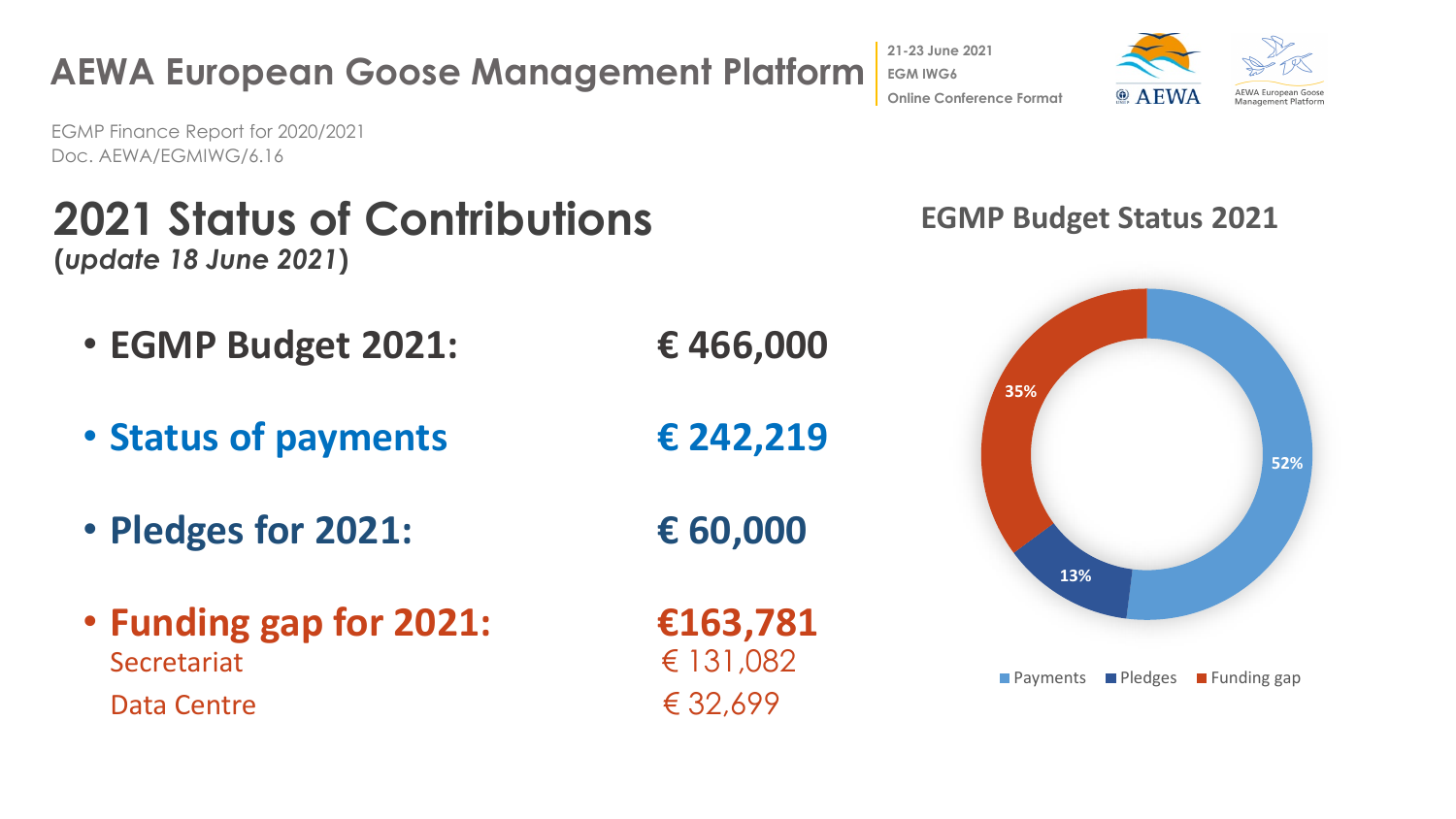

EGMP Finance Report for 2020/2021

Doc. AEWA/EGMIWG/6.16

# **Status of contributions per Range State 2021 (***update 18 June 2021***)**



**21-23 June 2021 EGM IWG6**



Scale Pledge Payment

 $\circledcirc$  AEWA **Online Conference Format**

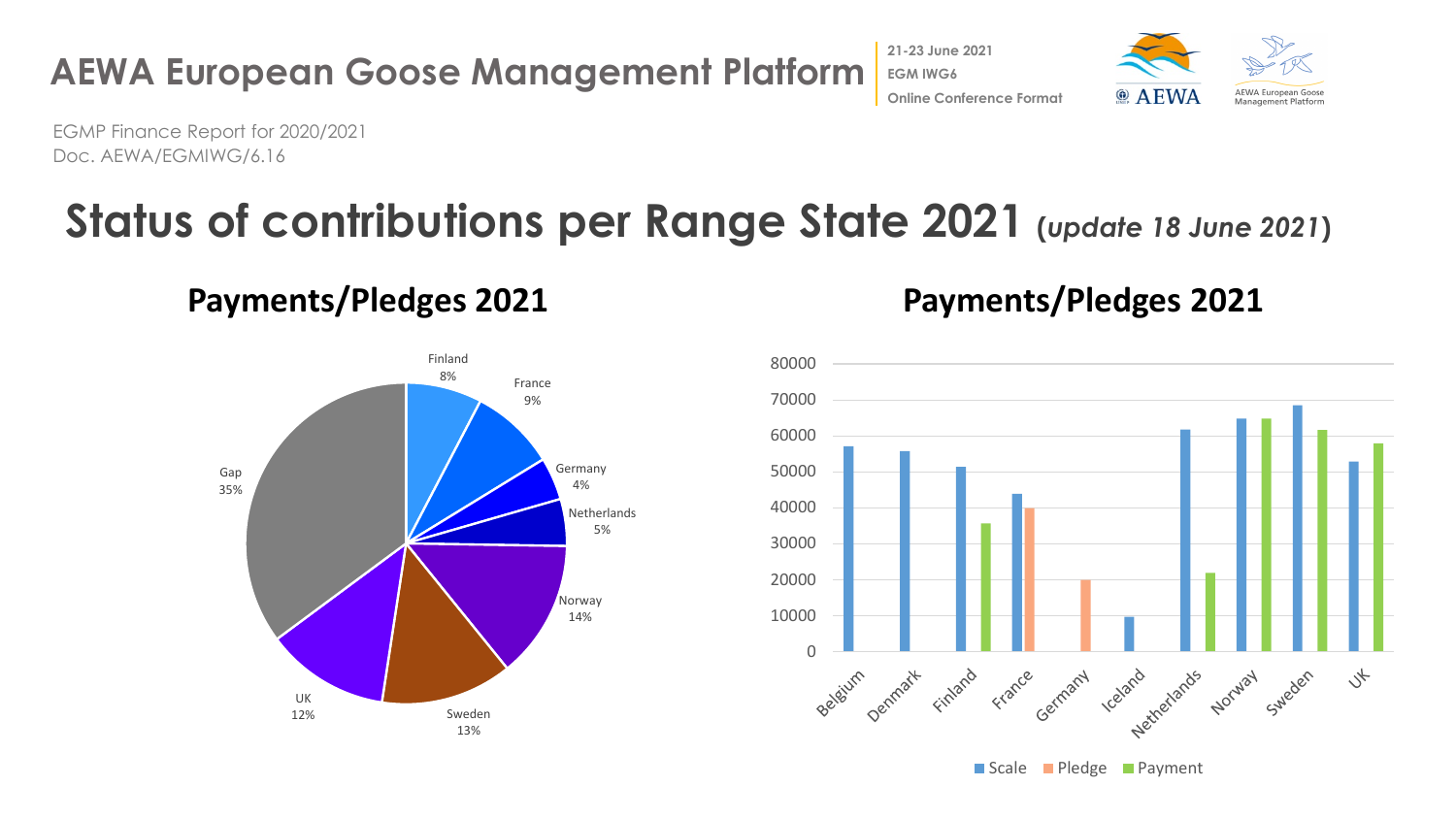**AEWA European Goose Management Platform 21-23 June 2021 EGM IWG6 Online Conference Format**

EGMP Finance Report for 2020/2021 Doc. AEWA/EGMIWG/6.16

# **Other Contributions:**

• **Barnacle Goose IPM : € 25,000 UK**

**€ 10,000 Ireland** • **BG & GG AFMP: € 43,392 Germany**

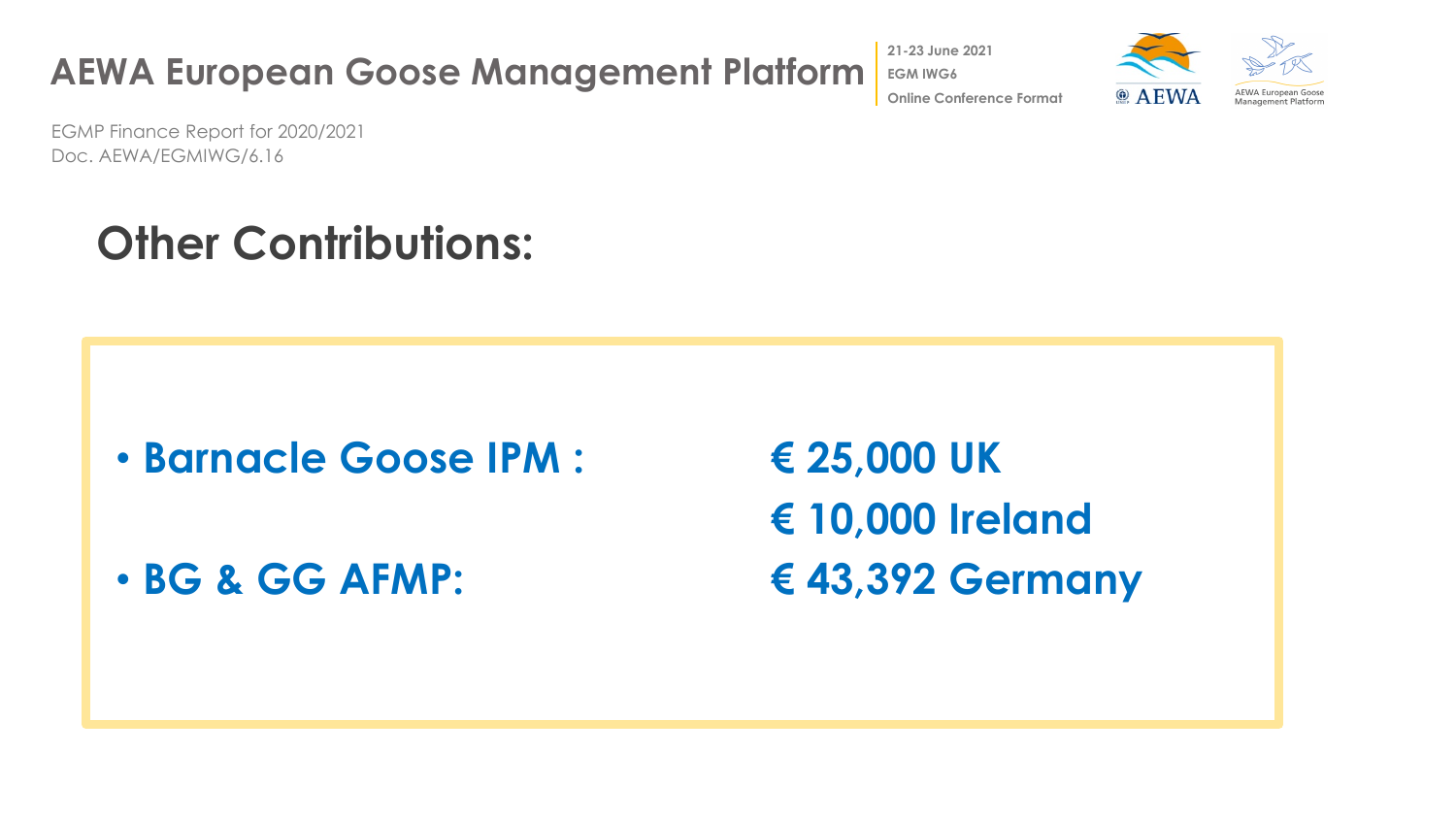**21-23 June 2021 EGM IWG6**  $\circledcirc$  AEWA **Online Conference Format**



EGMP Finance Report for 2020/2021 Doc. AEWA/EGMIWG/6.16

# **Budget implementation status 2020-2021**

| 2020                          |          |
|-------------------------------|----------|
| <b>Budget:</b>                | €466,000 |
| <b>Expenditure:</b>           | €418,676 |
| <b>Balance:</b>               | € 47,324 |
| <b>Secretariat Balance:</b>   | € 75,244 |
| Data Centre Balance: €-27,920 |          |

## **2021**

| <b>Budget:</b>                | € 466,000 |
|-------------------------------|-----------|
| <b>Projected Expenditure:</b> | € 359,609 |
| <b>Projected Balance:</b>     | € 106,391 |
| <b>Secretariat Balance:</b>   | € 106,391 |
| <b>Data Centre Balance:</b>   | € 0       |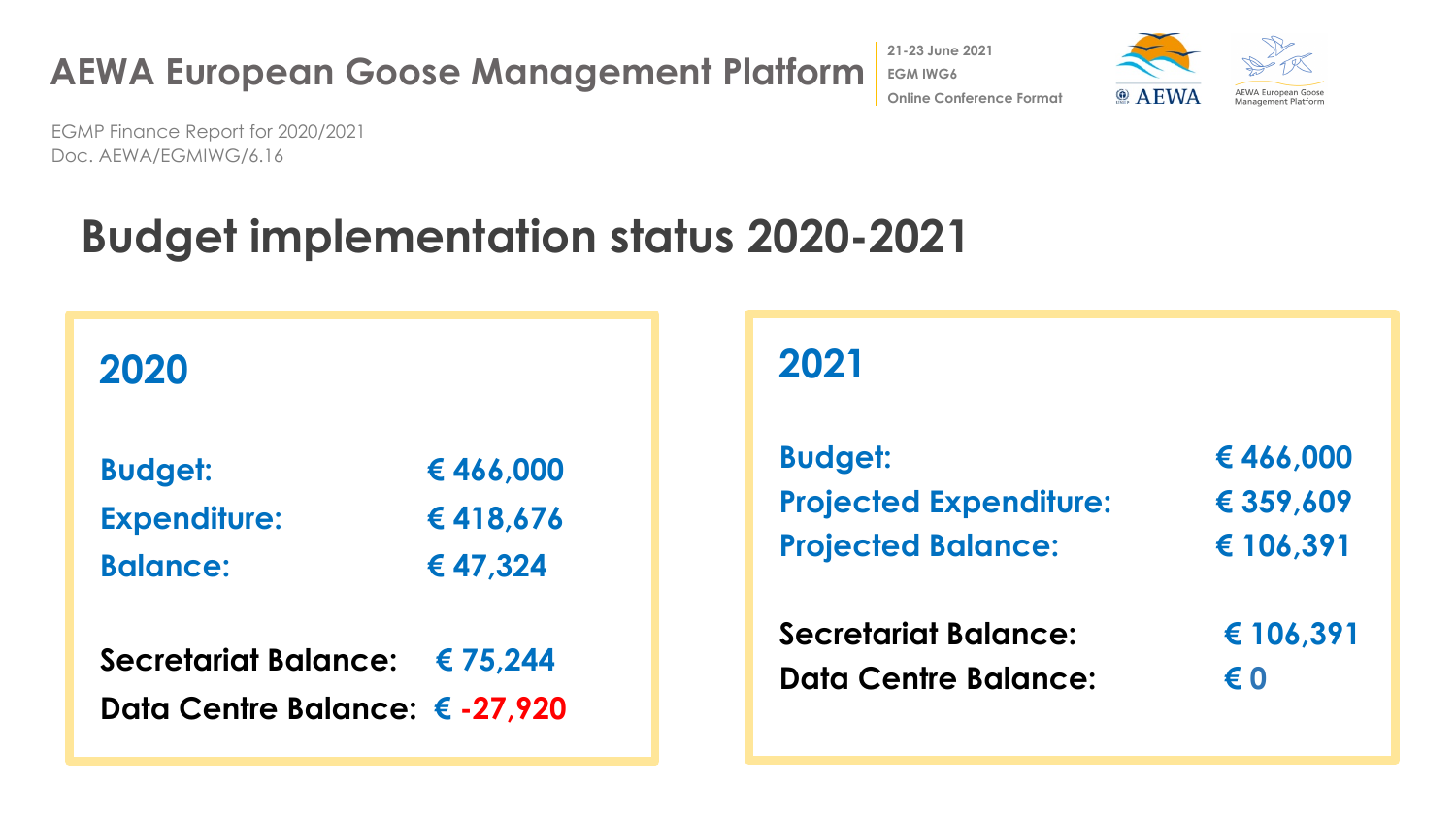**21-23 June 2021 EGM IWG6 Online Conference Format**  $\bullet$  A EWA



EGMP Finance Report for 2020/2021 Doc. AEWA/EGMIWG/6.16

# **Cash Balance by December 2020**

#### **EGMP Secretariat**

| Reserve (1 Jan):               | € 160,000    |
|--------------------------------|--------------|
| <b>Cash balance (1Jan)</b>     | € 70,276     |
| <b>Contributions received:</b> | € 175,298    |
| <b>Expenditures:</b>           | € $-206,756$ |
| <b>Reserve (31 Dec):</b>       | € 160,000    |
| <b>Cash balance (31 Dec):</b>  | € 38,818     |

## **Data Centre**

| Reserve (1 Jan):               | € 92,000         |  |
|--------------------------------|------------------|--|
| <b>Cash balance (1Jan)</b>     | € 7,811          |  |
| <b>Contributions received:</b> | € 205,828        |  |
| <b>Expenditures:</b>           | € -211,920       |  |
| Reserve (31 Dec):              | € 92,000         |  |
| <b>Cash balance (31 Dec):</b>  | $\epsilon$ 1.719 |  |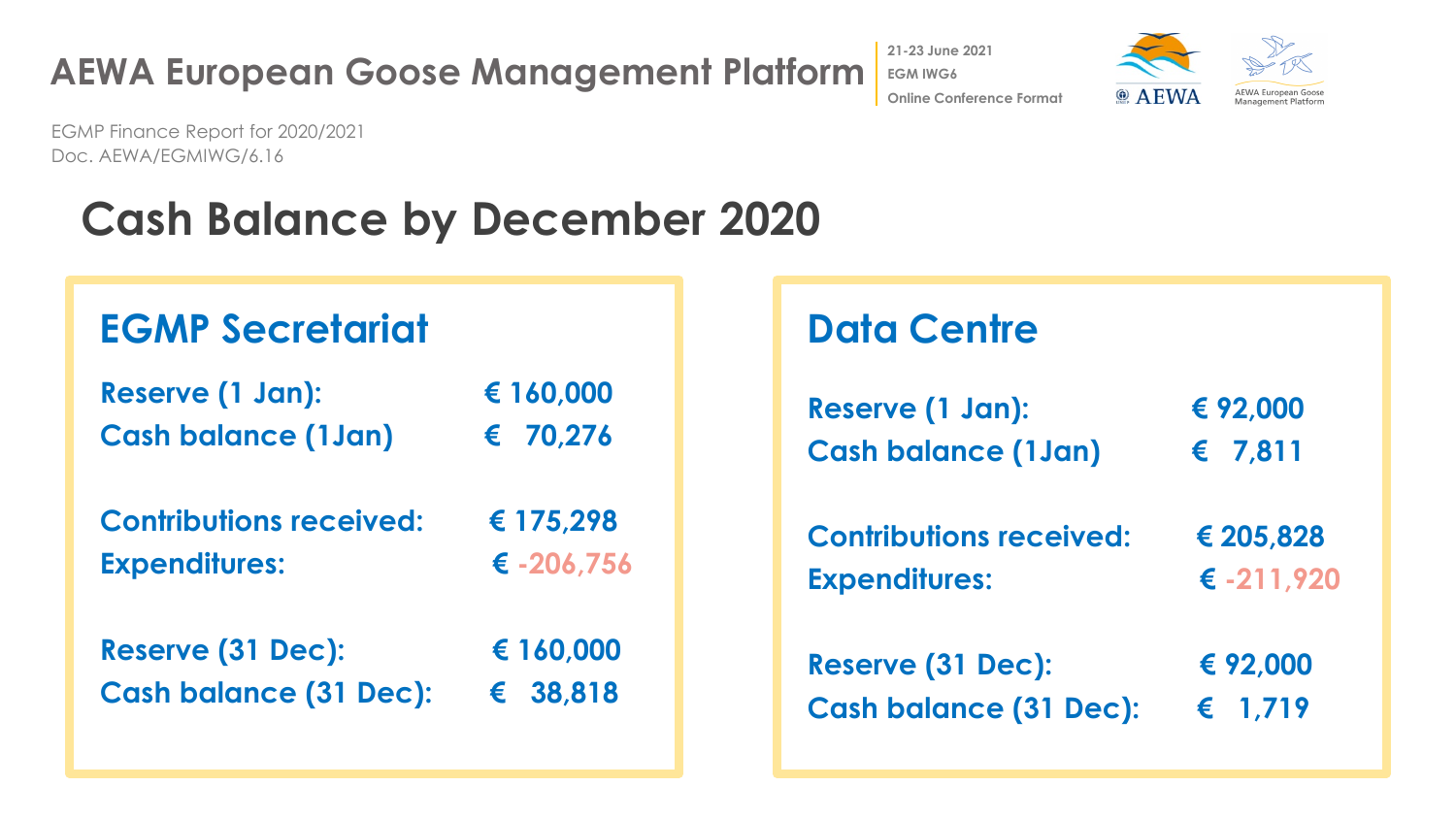





EGMP Finance Report for 2020/2021 Doc. AEWA/EGMIWG/6.16

# **Estimated Cash Balance by December 2021 (***update 18 June 2021***)**

| Reserve (1 Jan):               | € 160,000  |  |
|--------------------------------|------------|--|
| <b>Cash balance (1Jan)</b>     | € 38,818   |  |
| <b>Contributions received:</b> | € 110,918  |  |
| <b>Projected expenditures:</b> | € -191,520 |  |
| Reserve (31 Dec):              | € 118,216  |  |
| <b>Cash balance (31 Dec):</b>  | €          |  |

### **Data Centre**

| Reserve (1 Jan):               | € 92,000       |
|--------------------------------|----------------|
| <b>Cash balance (1Jan)</b>     | € 1,719        |
| <b>Contributions received:</b> | € 131,301      |
| <b>Projected expenditures:</b> | € $-184,000$   |
| <b>Reserve (31 Dec):</b>       | € 41,020       |
| <b>Cash balance (31 Dec):</b>  | $\bullet$<br>€ |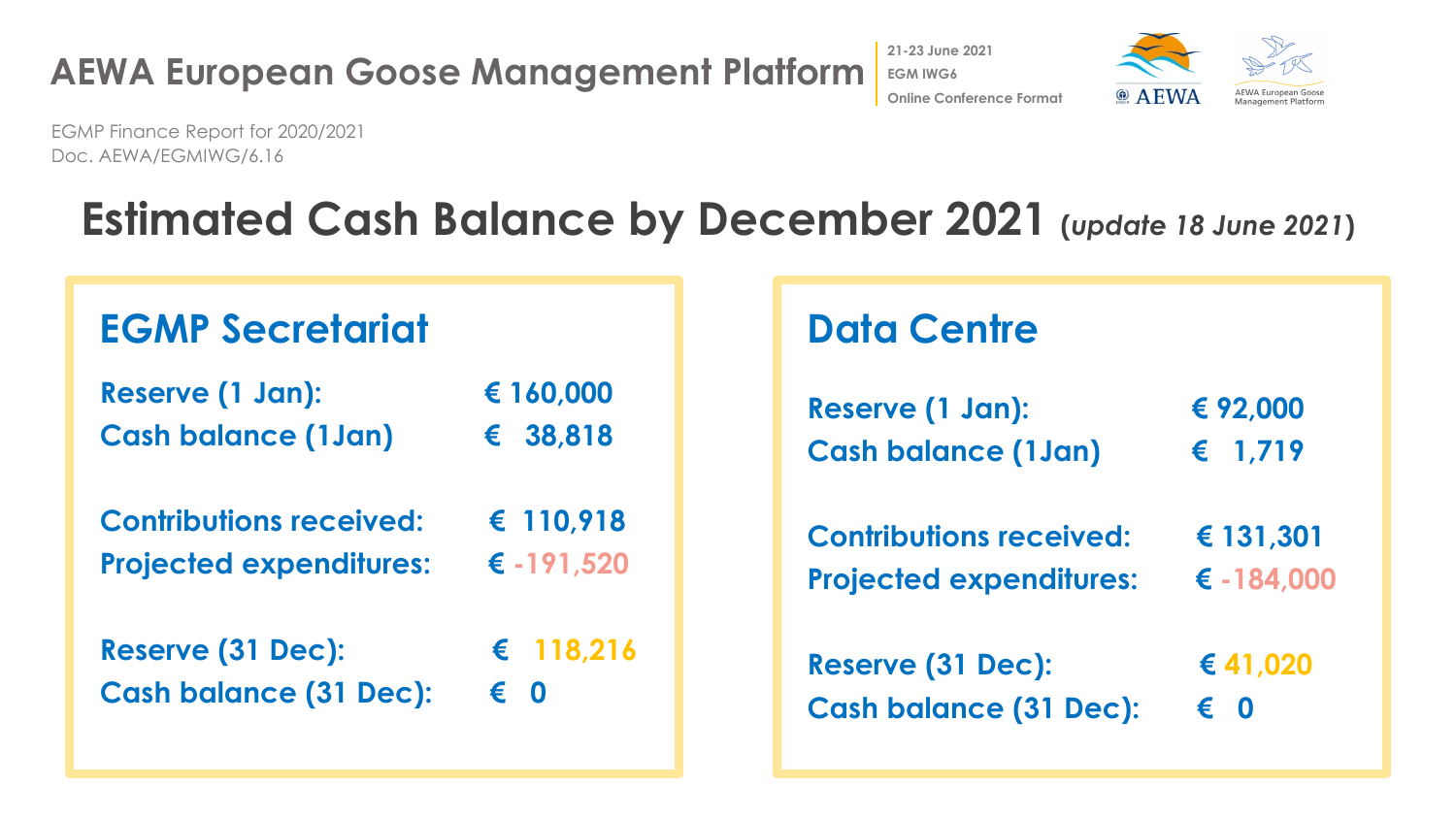



EGMP Finance Report for 2020/2021 Doc. AEWA/EGMIWG/6.16

## **Estimated Potential Cash Balance by December 2021 (***update 18 June 2021***)**

#### **EGMP Secretariat**

| Reserve (1 Jan):           | € 160,000 |
|----------------------------|-----------|
| <b>Cash balance (1Jan)</b> | € 38,818  |

| <b>Contributions + pledges:</b> | $\epsilon$ 150,918 |
|---------------------------------|--------------------|
| <b>Projected expenditures:</b>  | € $-191,520$       |

| Reserve (31 Dec):             |              | $\epsilon$ 158,216 |
|-------------------------------|--------------|--------------------|
| <b>Cash balance (31 Dec):</b> | $\epsilon$ 0 |                    |

### **Data Centre**

| Reserve (1 Jan):                | € 92,000     |
|---------------------------------|--------------|
| <b>Cash balance (1Jan)</b>      | € $1,719$    |
| <b>Contributions + pledges:</b> | € 151,301    |
| <b>Projected expenditures:</b>  | € $-184,000$ |
| Reserve (31 Dec):               | € $61,020$   |
| <b>Cash balance (31 Dec):</b>   | € 0          |